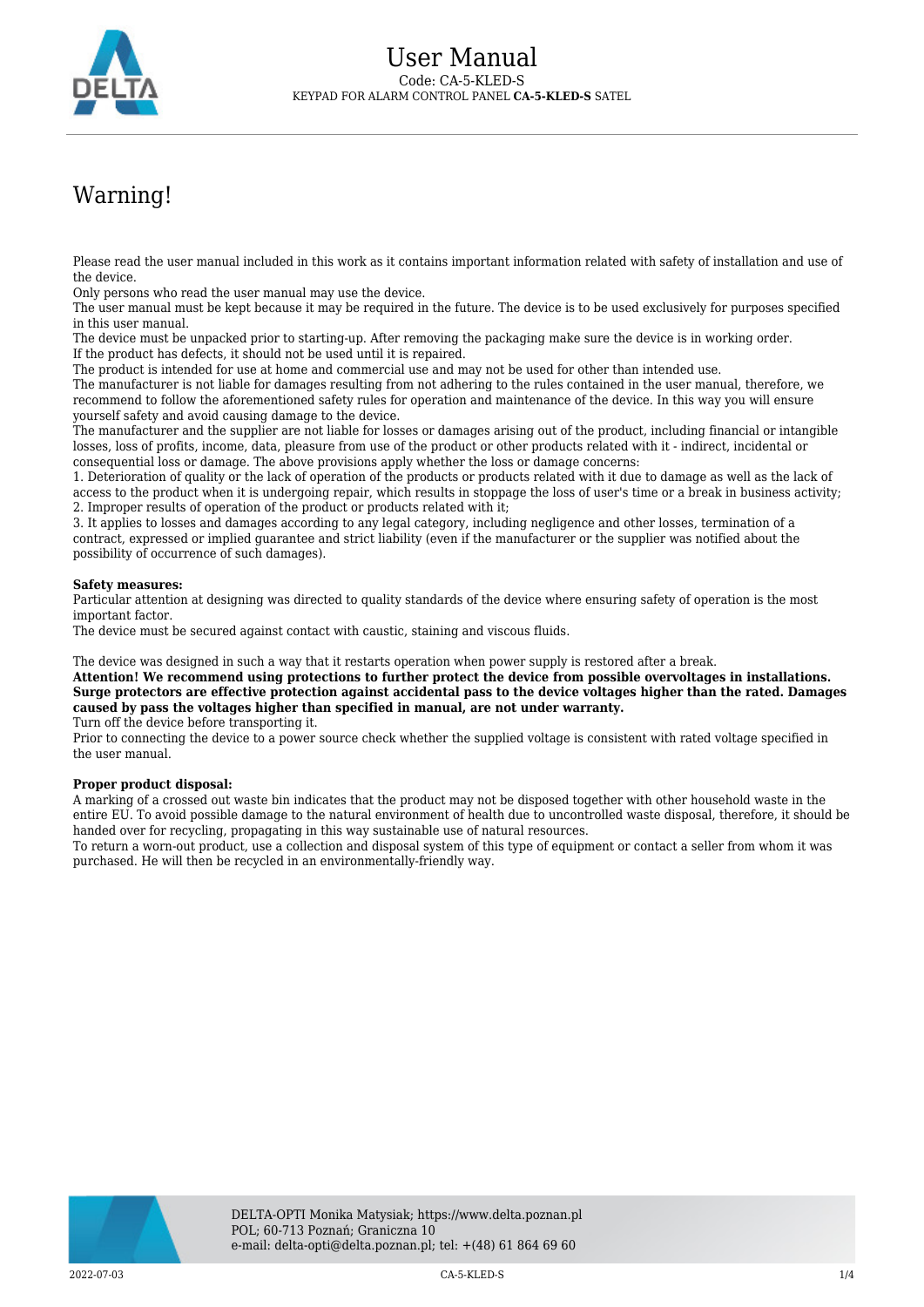

## User Manual Code: CA-5-KLED-S KEYPAD FOR ALARM CONTROL PANEL **CA-5-KLED-S** SATEL



The keypad basing on microprocessor technology is designed to alarm control panel support. Without display. The status indication is showed by LEDs and acoustic signals.

| Support:              | $CA-5-P$                                                                                                                                                                                                                                                       |  |
|-----------------------|----------------------------------------------------------------------------------------------------------------------------------------------------------------------------------------------------------------------------------------------------------------|--|
| Main features:        | • Keypad backlight buttons<br>• LEDs indicating device operation state<br>• Alarms: keypad hold-down PANIC, FIRE and AUX<br>• Bbuzzer for acoustic signaling of some system events<br>• Microswitch as tamper contact<br>• Panel communication loss indication |  |
| Power supply:         | 12 V DC                                                                                                                                                                                                                                                        |  |
| Current consumption:  | $15 \text{ mA}$                                                                                                                                                                                                                                                |  |
| Weight:               | $0.1 \text{ kg}$                                                                                                                                                                                                                                               |  |
| Dimensions:           | 110 x 85 x 30 mm                                                                                                                                                                                                                                               |  |
| Manufacturer / Brand: | <b>SATEL</b>                                                                                                                                                                                                                                                   |  |
| Guarantee:            | 2 years                                                                                                                                                                                                                                                        |  |



2022-07-03 CA-5-KLED-S 2/4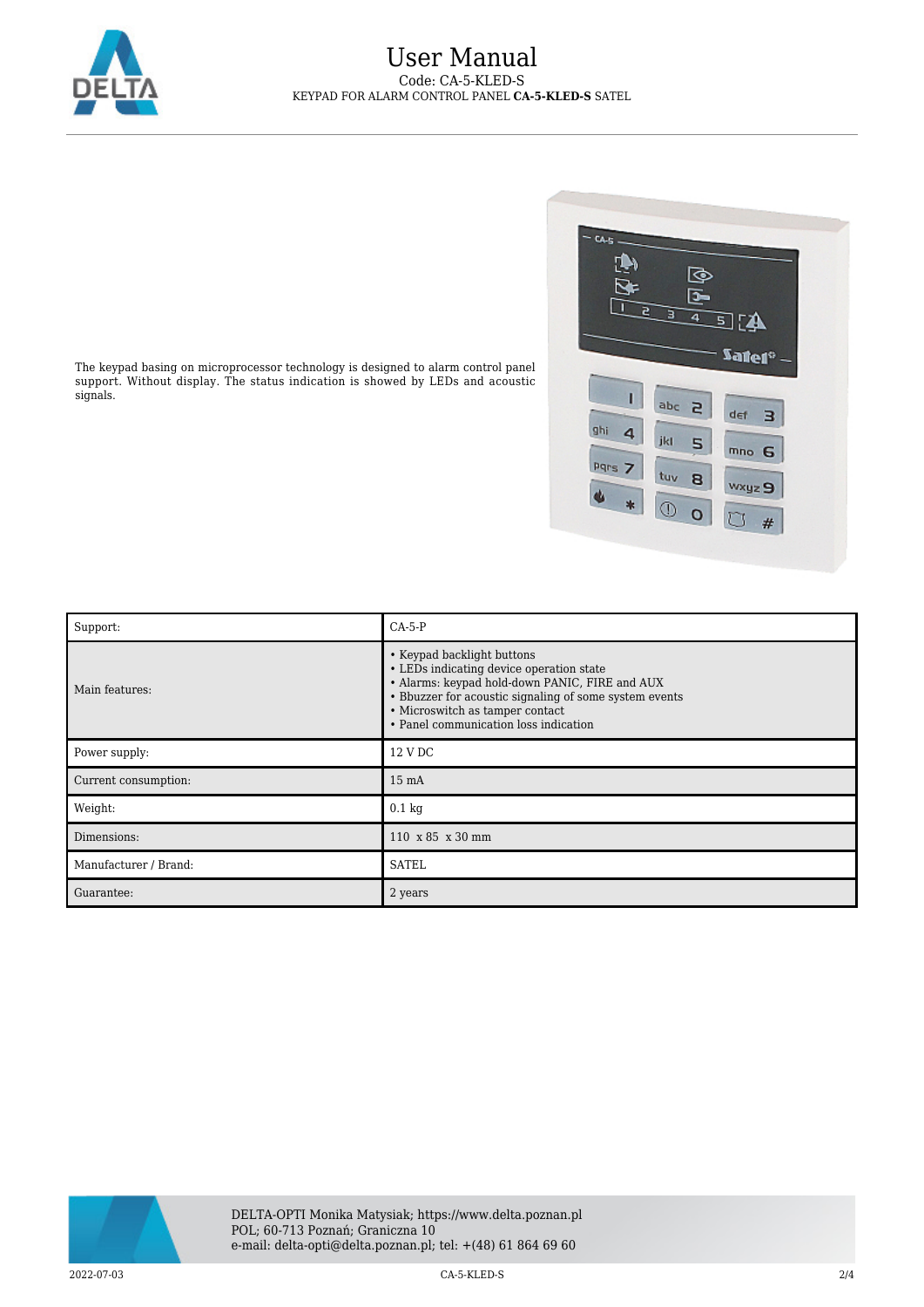

| CA.       |   |   | ⊴                   |                                                                                                                  |  |
|-----------|---|---|---------------------|------------------------------------------------------------------------------------------------------------------|--|
|           | 2 | з | ₻<br>$\overline{4}$ | क][a                                                                                                             |  |
|           |   |   |                     | — Satel° —<br>$\begin{array}{ c c c c }\n\hline\nI & \text{abc} & \text{Z} & \text{def} & \text{3}\n\end{array}$ |  |
| ghi       |   |   |                     | $4$   jkl $5$   mno 6                                                                                            |  |
| $\bullet$ |   |   |                     | pqrs 7 tuv 8 wxyz 9<br>$\bullet$ 000 #                                                                           |  |
|           |   |   |                     |                                                                                                                  |  |

Internal view:



Mounting side view: